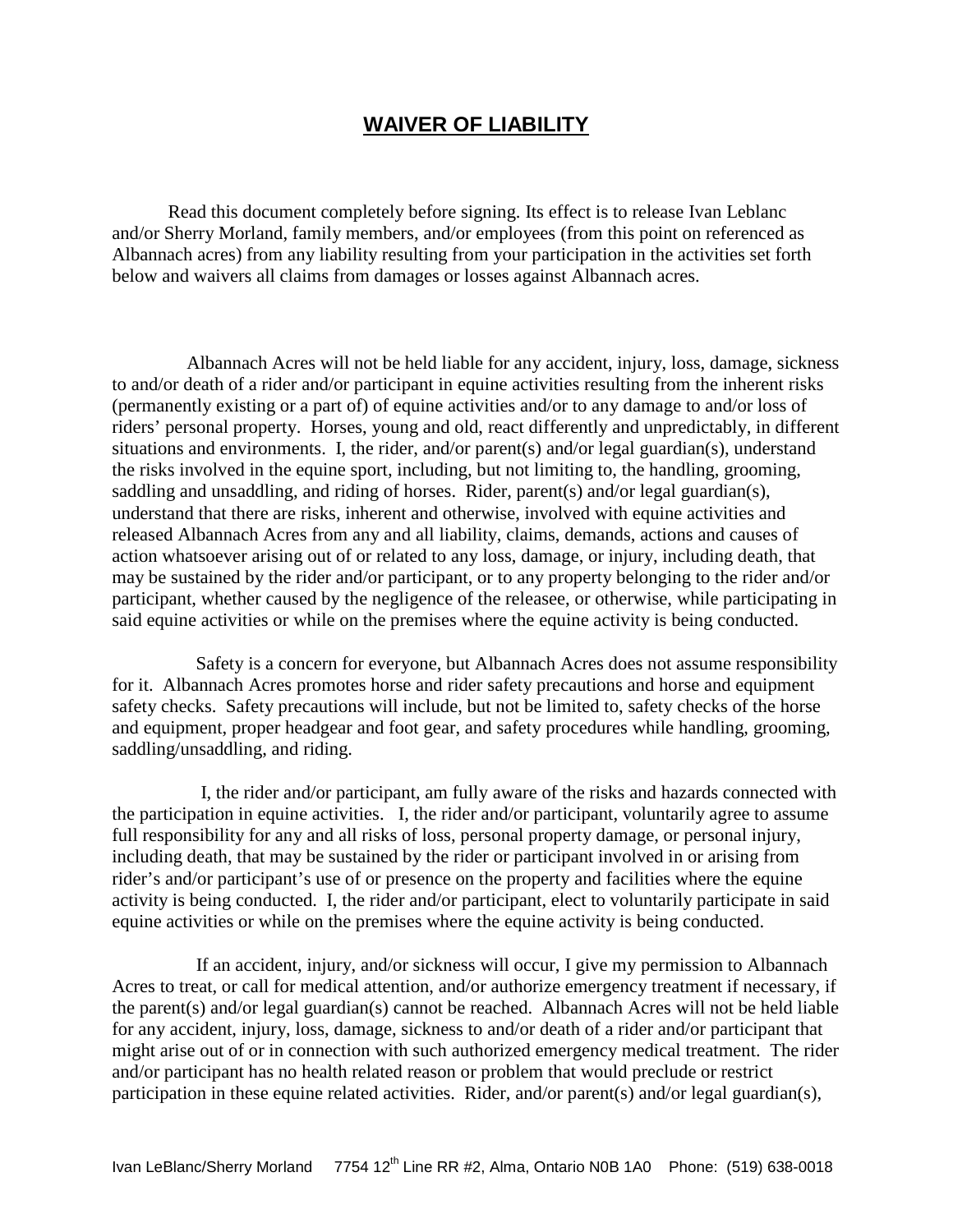is/are responsible for full and complete insurance coverage on the rider, participant, and/or personal property. Rider, parent(s) and/or legal guardian(s), have adequate health insurance necessary or the financial capability to provide for and pay any medical costs that may be incurred as a result of injury.

 I/we, the rider, parent(s) and/or legal guardian(s), further agree to indemnify and hold harmless Albannach acres from any loss, liability, damage or costs, including court costs and attorneys' fees, that they may incur due to participation in any equine activity. It is my expressed intent that this Release and Hold Harmless Agreement shall bind the members of my family and spouse, if any, if I am alive, and my heirs, assigns and personal representative, if I am deceased, and shall be deemed as a release, waiver, discharge and covenant not to sue Albannach acres. This Waiver of Liability and Hold Harmless Agreement shall be considered in accordance with the laws of the Province of Ontario.

I, the rider and/or participant, am fully aware of the risks and hazards connected with the participation in equine activities. I, the rider and/or participant, voluntarily agree to assume full responsibility for any and all risks of loss, personal property damage, or personal injury, including death, that may be sustained by the rider or participant involved in or arising from rider's and/or participant's use of or presence on the property and facilities where the equine activity is being conducted.

 I, the rider and/or participant, elect to voluntarily participate in said equine activities or while on the premises where the equine activity is being conducted.

**In signing this release, I acknowledge and represent that I have read and understood this Waiver of Liability and Hold Harmless Agreement, have had any explanation to the provisions contained within this Waiver explained upon request, understand it and sign it voluntarily as my free act and deed.**

Rider/Participant's Signature

Date

Address

Phone Number